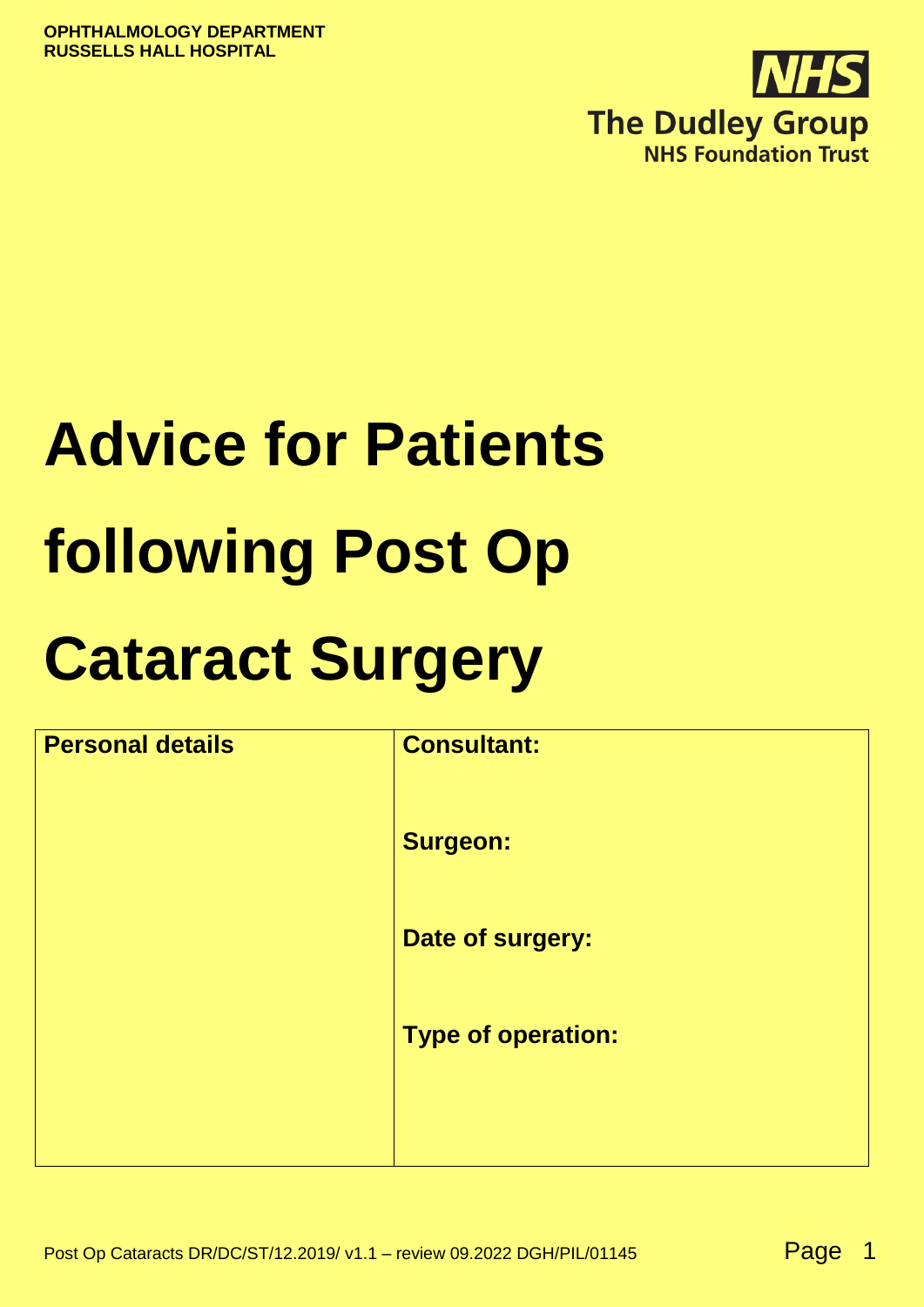#### **OPHTHALMOLOGY DEPARTMENT RUSSELLS HALL HOSPITAL**

## **Patients discharge information:**

Take your normal painkiller (if required), but try to avoid aspirin. Remove your eye shield as advised by the nurse on discharge. Your eye may feel gritty and watery, but do not worry about this, it will subside.

You may clean your eye with cool, boiled water, using a small piece of cotton wool or lint. Keeping your eye closed, gently wipe from the inner corner of the eye. Use a fresh piece of lint each time.

Wear your eye shield at night for seven to ten days. Place the narrow end of the shield over the bridge of your nose, it can be held in place with a piece of tape.

#### **Eye drops / tablets:**

Drops to be used four\* six\* **(\*delete as applicable)** times per day until reviewed in clinic.

Tablets to be used yes\* / no\* **(\*delete as applicable)** as instructed on the bottle / by staff.

Use your eye drops as prescribed by the hospital doctor.

A repeat prescription for your drops should be obtained from your general practitioner (GP) (a bottle of drops should last for at least three weeks).

If you are on any other eye drops (**e.g. for glaucoma**) and the times for the drops are the same, please leave a gap of five minutes between them. You should not stop other drops unless advised to do so by the consultant / doctor**. If you are unsure, please ask.**

**Do not stop your drops until the doctor / nurse in the Eye Clinic tells you to do so. Please ask at your follow up appointment.**

#### **Further information:**

• Bending - no prolonged bending for more than five minutes for the next seven to ten days.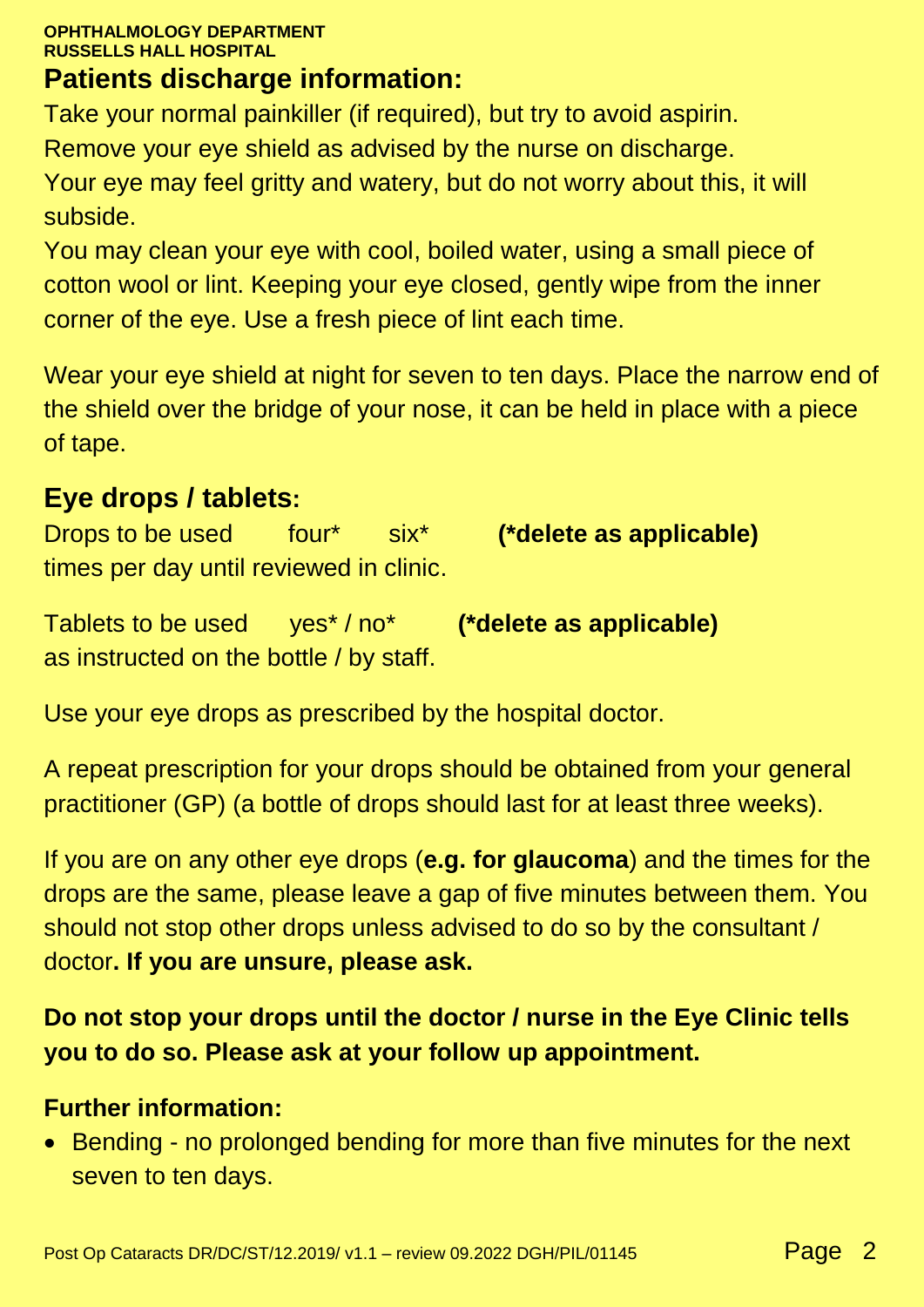#### **OPHTHALMOLOGY DEPARTMENT RUSSELLS HALL HOSPITAL**

- Hair washing for first seven to ten days, back washing or a shower is acceptable.
- Showering / bathing is acceptable with care.
- Remember to keep your eye clinic appointment; this will be posted to you. Do **not** drive yourself to this appointment.

# **Driving**

The Driver and Vehicle Licensing Agency (DVLA) stipulates / recommends that a person can drive their car if they can read a standard number plate at 20 metres with both eyes open. More than 90 percent of patients will have this vision within 48 hours of cataract surgery. However, people vary in their recovery times after cataract surgery. Vision after surgery also depends on any other eye conditions they have. There cannot be one standard piece of advice that applies to all patients. It is recommended that patients discuss their driving vision on their first follow-up visit in clinic, which may be two to four weeks after cataract surgery. If you are at all concerned as to whether you are legally able to drive before the follow-up visit, please consult your optician as they are aware of the DVLA requirements for driving.

### **What if I have any problems or questions after reading this leaflet?**

Please contact either:

**The Day Surgery Ward: (01384) 456111 ext. 3619 (area 1) or 1886 or 1842 Monday – Friday, 8.00am – 6.00pm**

#### **Or**

**The Urgent Referral Clinic** team at Russells Hall Hospital Eye Clinic on **01384 456111 ext. 3633** (9am to 4.30pm, Monday to Friday).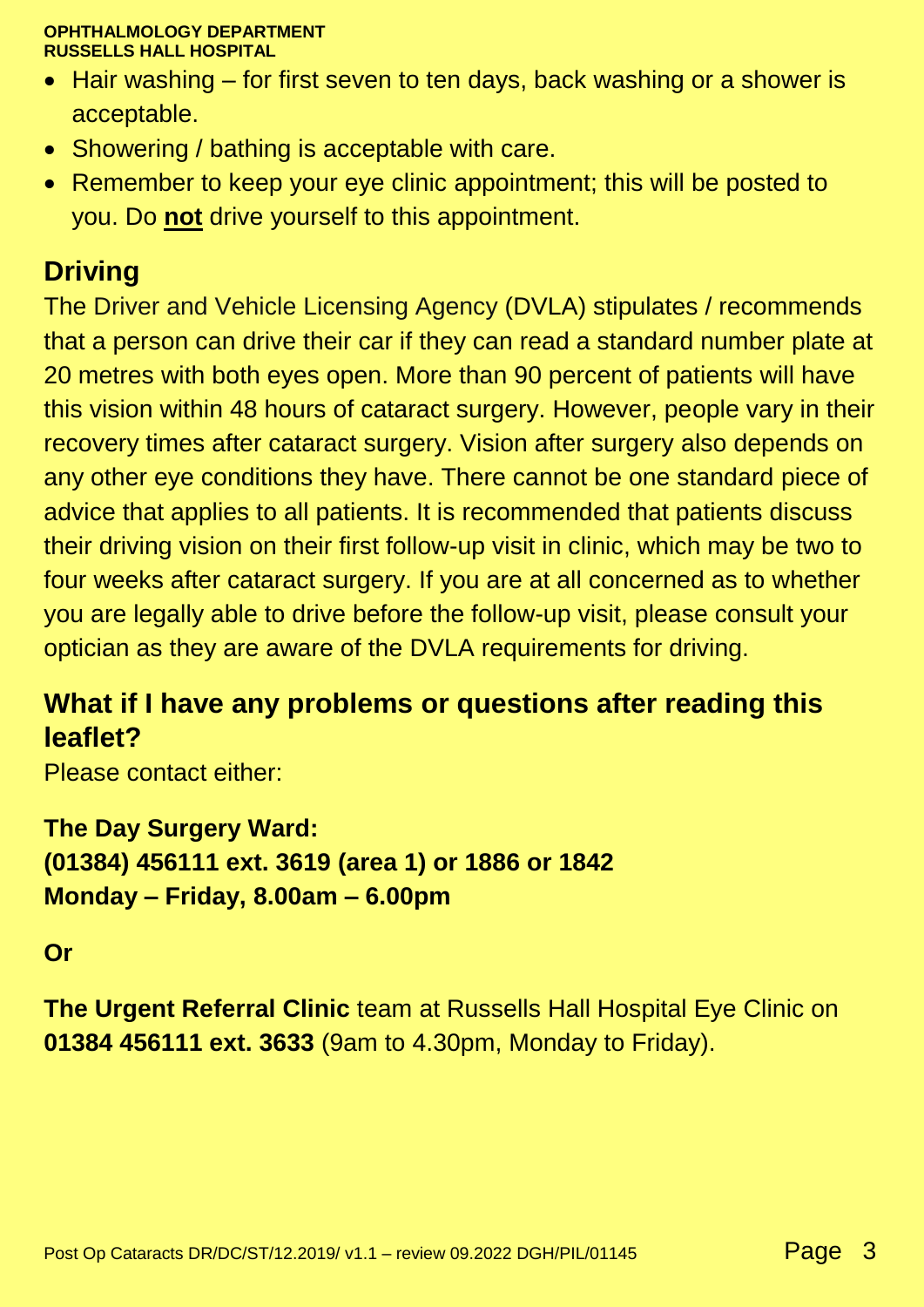#### **OPHTHALMOLOGY DEPARTMENT RUSSELLS HALL HOSPITAL**

#### **Eye emergency, out of hours**

In case of an eye emergency after the closing hours of the Eye Clinic at Russells Hall Hospital (including weekends and bank holidays), please contact:

#### **Birmingham and Midland Eye Centre on 0121 507 6780**

The doctor on call is usually based at the Eye Centre, City Hospital, Dudley Road, Birmingham. They may need to call you back, and if necessary, they will arrange for you to visit them.

#### **If your concern is urgent, please attend your nearest Emergency Department (ED, maybe known as A&E).**

**Note:** The information in this booklet is provided for information only. The information found is **not** a substitute for professional medical advice or care by a qualified doctor or other health care professional. **Always** check with your doctor if you have any concerns about your condition or treatment. This is only indicative and general information for the procedure. Individual experiences may vary and all the points may not apply to all patients at all times. Please discuss your individual circumstances with your eye doctor.

Author: Sister D Cooper, Sister D Roch, Mr S Shafquat FRCS FRCOphth.

This leaflet can be downloaded or printed from <http://dgft.nhs.uk/services-and-wards/ophthalmology/>